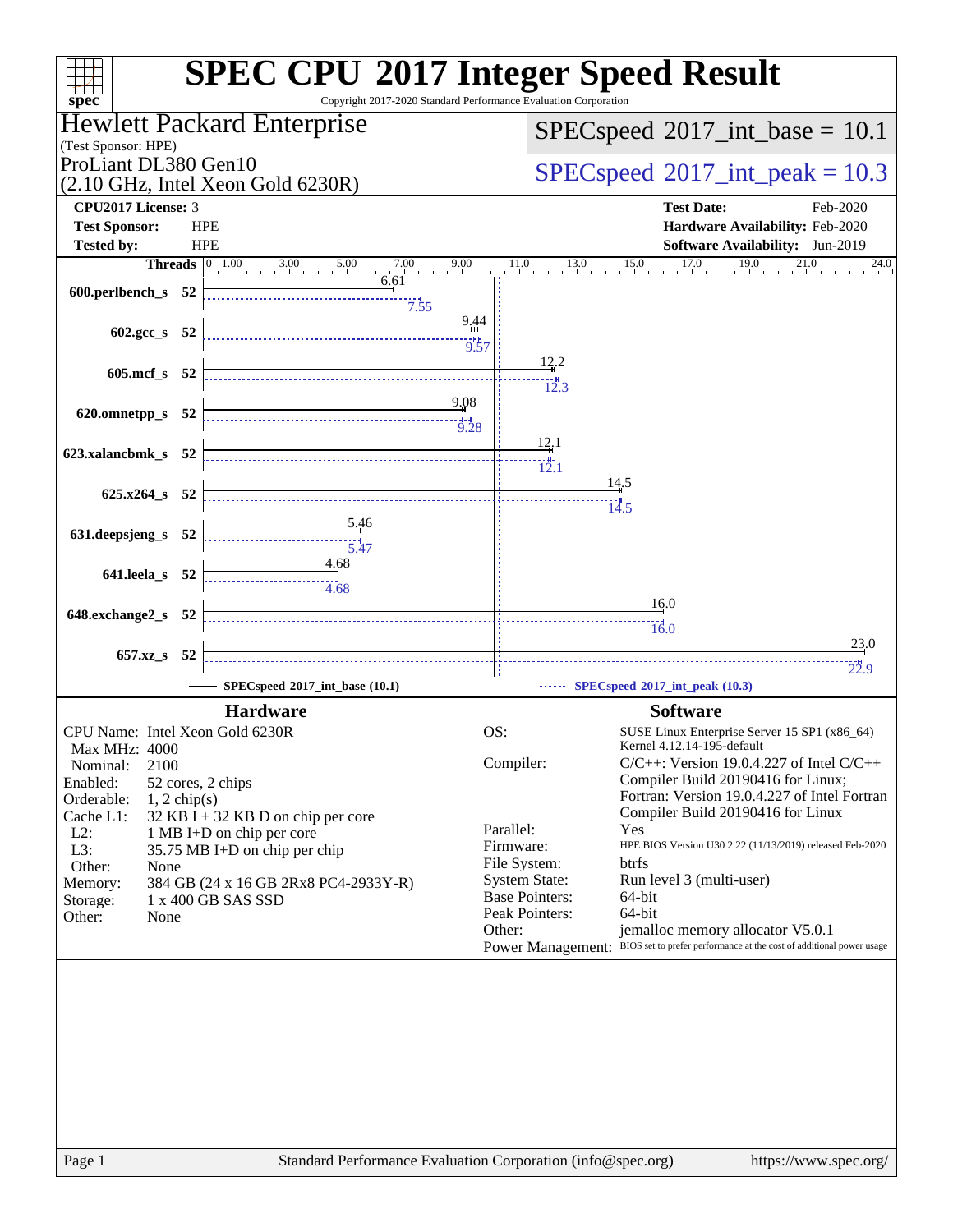# **[spec](http://www.spec.org/)**

# **[SPEC CPU](http://www.spec.org/auto/cpu2017/Docs/result-fields.html#SPECCPU2017IntegerSpeedResult)[2017 Integer Speed Result](http://www.spec.org/auto/cpu2017/Docs/result-fields.html#SPECCPU2017IntegerSpeedResult)**

Copyright 2017-2020 Standard Performance Evaluation Corporation

## Hewlett Packard Enterprise

### (Test Sponsor: HPE)

(2.10 GHz, Intel Xeon Gold 6230R)

 $SPECspeed^{\circ}2017\_int\_base = 10.1$  $SPECspeed^{\circ}2017\_int\_base = 10.1$ 

ProLiant DL380 Gen10  $SPECspeed@2017$  $SPECspeed@2017$ \_int\_peak = 10.3

**[CPU2017 License:](http://www.spec.org/auto/cpu2017/Docs/result-fields.html#CPU2017License)** 3 **[Test Date:](http://www.spec.org/auto/cpu2017/Docs/result-fields.html#TestDate)** Feb-2020 **[Test Sponsor:](http://www.spec.org/auto/cpu2017/Docs/result-fields.html#TestSponsor)** HPE **[Hardware Availability:](http://www.spec.org/auto/cpu2017/Docs/result-fields.html#HardwareAvailability)** Feb-2020 **[Tested by:](http://www.spec.org/auto/cpu2017/Docs/result-fields.html#Testedby)** HPE **[Software Availability:](http://www.spec.org/auto/cpu2017/Docs/result-fields.html#SoftwareAvailability)** Jun-2019

## **[Results Table](http://www.spec.org/auto/cpu2017/Docs/result-fields.html#ResultsTable)**

|                                       | <b>Base</b>    |                |       |                |       |                |       | <b>Peak</b>    |                |              |                |              |                |              |
|---------------------------------------|----------------|----------------|-------|----------------|-------|----------------|-------|----------------|----------------|--------------|----------------|--------------|----------------|--------------|
| <b>Benchmark</b>                      | <b>Threads</b> | <b>Seconds</b> | Ratio | <b>Seconds</b> | Ratio | <b>Seconds</b> | Ratio | <b>Threads</b> | <b>Seconds</b> | <b>Ratio</b> | <b>Seconds</b> | <b>Ratio</b> | <b>Seconds</b> | <b>Ratio</b> |
| $600.$ perlbench $\mathsf{S}$         | 52             | 268            | 6.63  | 268            | 6.61  | 268            | 6.61  | 52             | 235            | 7.55         | 235            | 7.56         | 235            | 7.54         |
| $602 \text{.} \text{gcc}\text{_<}$ s  | 52             | 418            | 9.54  | 427            | 9.33  | 422            | 9.44  | 52             | 416            | 9.57         | 412            | 9.67         | 423            | 9.41         |
| $605$ .mcf s                          | 52             | 388            | 12.2  | 389            | 12.1  | 386            | 12.2  | 52             | 385            | 12.3         | 383            | 12.3         | 384            | 12.3         |
| 620.omnetpp_s                         | 52             | 181            | 9.00  | 180            | 9.08  | 179            | 9.11  | 52             | 176            | 9.28         | 175            | 9.32         | 181            | 9.01         |
| 623.xalancbmk s                       | 52             | 117            | 12.1  | <u>118</u>     | 12.1  | 118            | 12.0  | 52             | 117            | 12.1         | 118            | 12.0         | 116            | 12.2         |
| 625.x264 s                            | 52             | 121            | 14.6  | 122            | 14.5  | 122            | 14.5  | 52             | 122            | 14.5         | 122            | 14.5         | 121            | 14.6         |
| 631. deepsieng s                      | 52             | 262            | 5.46  | 262            | 5.46  | 263            | 5.45  | 52             | 262            | 5.47         | 262            | 5.48         | 262            | 5.47         |
| 641.leela s                           | 52             | 364            | 4.68  | 364            | 4.68  | 364            | 4.69  | 52             | 365            | 4.67         | 364            | 4.68         | 364            | 4.68         |
| 648.exchange2_s                       | 52             | 184            | 16.0  | 184            | 16.0  | 183            | 16.0  | 52             | 184            | 16.0         | 184            | <b>16.0</b>  | 183            | 16.0         |
| $657.xz$ s                            | 52             | 269            | 23.0  | 269            | 23.0  | 269            | 23.0  | 52             | 271            | 22.8         | 270            | 22.9         | 270            | 22.9         |
| $SPECspeed*2017\_int\_base =$<br>10.1 |                |                |       |                |       |                |       |                |                |              |                |              |                |              |

**[SPECspeed](http://www.spec.org/auto/cpu2017/Docs/result-fields.html#SPECspeed2017intpeak)[2017\\_int\\_peak =](http://www.spec.org/auto/cpu2017/Docs/result-fields.html#SPECspeed2017intpeak) 10.3**

Results appear in the [order in which they were run.](http://www.spec.org/auto/cpu2017/Docs/result-fields.html#RunOrder) Bold underlined text [indicates a median measurement](http://www.spec.org/auto/cpu2017/Docs/result-fields.html#Median).

## **[Operating System Notes](http://www.spec.org/auto/cpu2017/Docs/result-fields.html#OperatingSystemNotes)**

 Stack size set to unlimited using "ulimit -s unlimited" Transparent Huge Pages enabled by default Prior to runcpu invocation Filesystem page cache synced and cleared with: sync; echo 3 > /proc/sys/vm/drop\_caches

## **[Environment Variables Notes](http://www.spec.org/auto/cpu2017/Docs/result-fields.html#EnvironmentVariablesNotes)**

Environment variables set by runcpu before the start of the run: KMP\_AFFINITY = "granularity=fine,compact" LD\_LIBRARY\_PATH = "/home/cpu2017/lib/intel64:/home/cpu2017/je5.0.1-64" OMP\_STACKSIZE = "192M"

## **[General Notes](http://www.spec.org/auto/cpu2017/Docs/result-fields.html#GeneralNotes)**

 Binaries compiled on a system with 1x Intel Core i9-7900X CPU + 32GB RAM memory using Redhat Enterprise Linux 7.5

NA: The test sponsor attests, as of date of publication, that CVE-2017-5754 (Meltdown) is mitigated in the system as tested and documented. Yes: The test sponsor attests, as of date of publication, that CVE-2017-5753 (Spectre variant 1) is mitigated in the system as tested and documented. Yes: The test sponsor attests, as of date of publication, that CVE-2017-5715 (Spectre variant 2) is mitigated in the system as tested and documented.

**(Continued on next page)**

| Page 2<br>Standard Performance Evaluation Corporation (info@spec.org)<br>https://www.spec.org/ |
|------------------------------------------------------------------------------------------------|
|------------------------------------------------------------------------------------------------|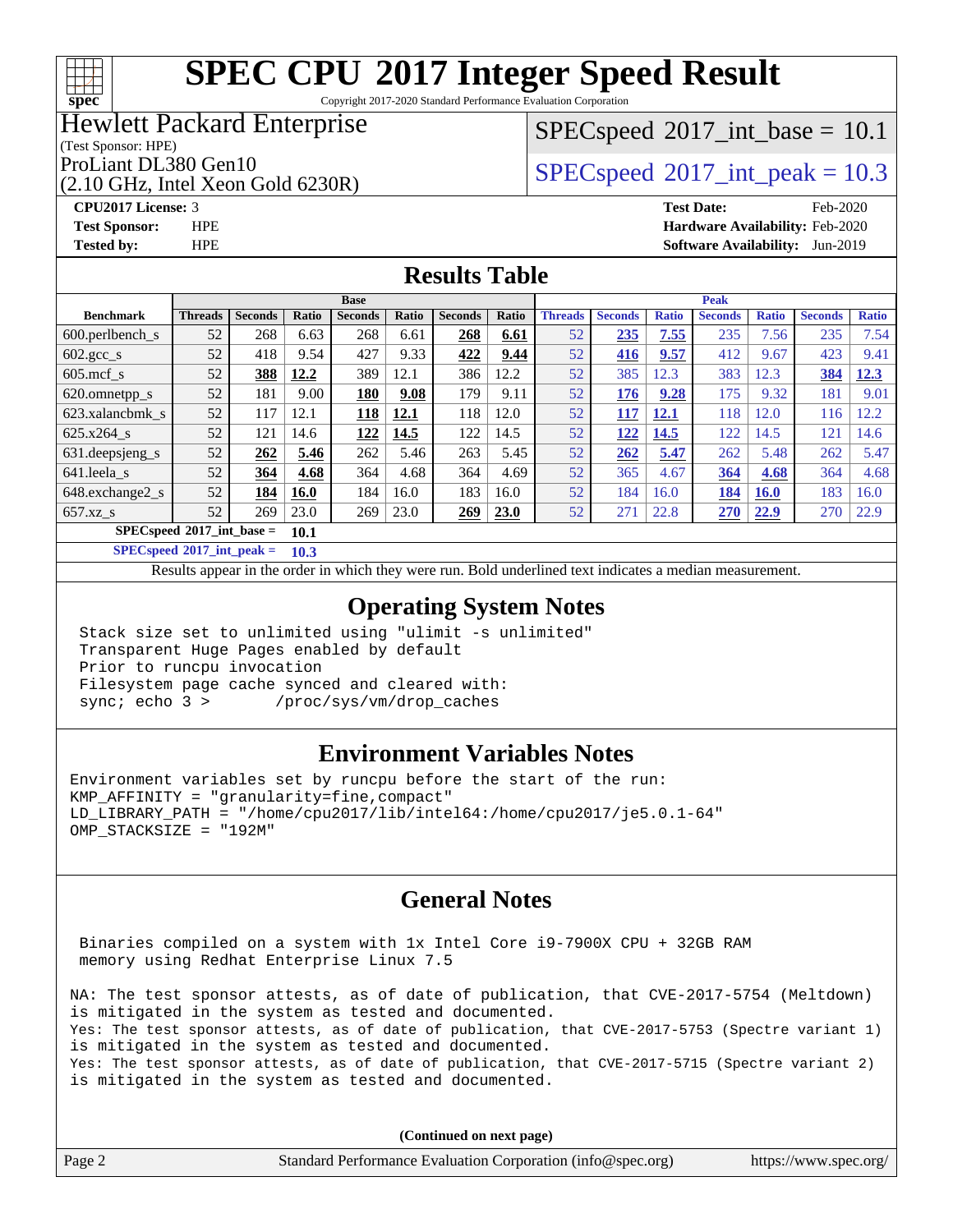Copyright 2017-2020 Standard Performance Evaluation Corporation

## Hewlett Packard Enterprise

(2.10 GHz, Intel Xeon Gold 6230R)

 $SPECspeed^{\circ}2017\_int\_base = 10.1$  $SPECspeed^{\circ}2017\_int\_base = 10.1$ 

(Test Sponsor: HPE)

ProLiant DL380 Gen10  $SPECspeed@2017$  $SPECspeed@2017$ \_int\_peak = 10.3

**[spec](http://www.spec.org/)**

 $+\!\!+\!\!$ 

**[CPU2017 License:](http://www.spec.org/auto/cpu2017/Docs/result-fields.html#CPU2017License)** 3 **[Test Date:](http://www.spec.org/auto/cpu2017/Docs/result-fields.html#TestDate)** Feb-2020 **[Test Sponsor:](http://www.spec.org/auto/cpu2017/Docs/result-fields.html#TestSponsor)** HPE **[Hardware Availability:](http://www.spec.org/auto/cpu2017/Docs/result-fields.html#HardwareAvailability)** Feb-2020 **[Tested by:](http://www.spec.org/auto/cpu2017/Docs/result-fields.html#Testedby)** HPE **[Software Availability:](http://www.spec.org/auto/cpu2017/Docs/result-fields.html#SoftwareAvailability)** Jun-2019

### **[General Notes \(Continued\)](http://www.spec.org/auto/cpu2017/Docs/result-fields.html#GeneralNotes)**

Page 3 Standard Performance Evaluation Corporation [\(info@spec.org\)](mailto:info@spec.org) <https://www.spec.org/> jemalloc, a general purpose malloc implementation built with the RedHat Enterprise 7.5, and the system compiler gcc 4.8.5 sources available from jemalloc.net or <https://github.com/jemalloc/jemalloc/releases> **[Platform Notes](http://www.spec.org/auto/cpu2017/Docs/result-fields.html#PlatformNotes)** BIOS Configuration: Hyper-Threading set to Disabled Thermal Configuration set to Maximum Cooling Memory Patrol Scrubbing set to Disabled LLC Prefetch set to Enabled LLC Dead Line Allocation set to Disabled Enhanced Processor Performance set to Enabled Workload Profile set to General Peak Frequency Compute Workload Profile set to Custom Energy/Performance Bias set to Balanced Power Minimum Processor Idle Power Core C-State set to C1E State Numa Group Size Optimization set to Flat XPT Prefetcher set to Disabled Sysinfo program /home/cpu2017/bin/sysinfo Rev: r6365 of 2019-08-21 295195f888a3d7edb1e6e46a485a0011 running on linux-r6ge Fri Feb 28 10:02:19 2020 SUT (System Under Test) info as seen by some common utilities. For more information on this section, see <https://www.spec.org/cpu2017/Docs/config.html#sysinfo> From /proc/cpuinfo model name : Intel(R) Xeon(R) Gold 6230R CPU @ 2.10GHz 2 "physical id"s (chips) 52 "processors" cores, siblings (Caution: counting these is hw and system dependent. The following excerpts from /proc/cpuinfo might not be reliable. Use with caution.) cpu cores : 26 siblings : 26 physical 0: cores 0 1 2 3 4 5 6 8 9 10 11 12 13 16 17 18 19 20 21 22 24 25 26 27 28 29 physical 1: cores 0 1 2 3 4 5 6 8 9 10 11 12 13 16 17 18 19 20 21 22 24 25 26 27 28 29 From lscpu: Architecture: x86\_64 CPU op-mode(s): 32-bit, 64-bit Byte Order: Little Endian Address sizes: 46 bits physical, 48 bits virtual **(Continued on next page)**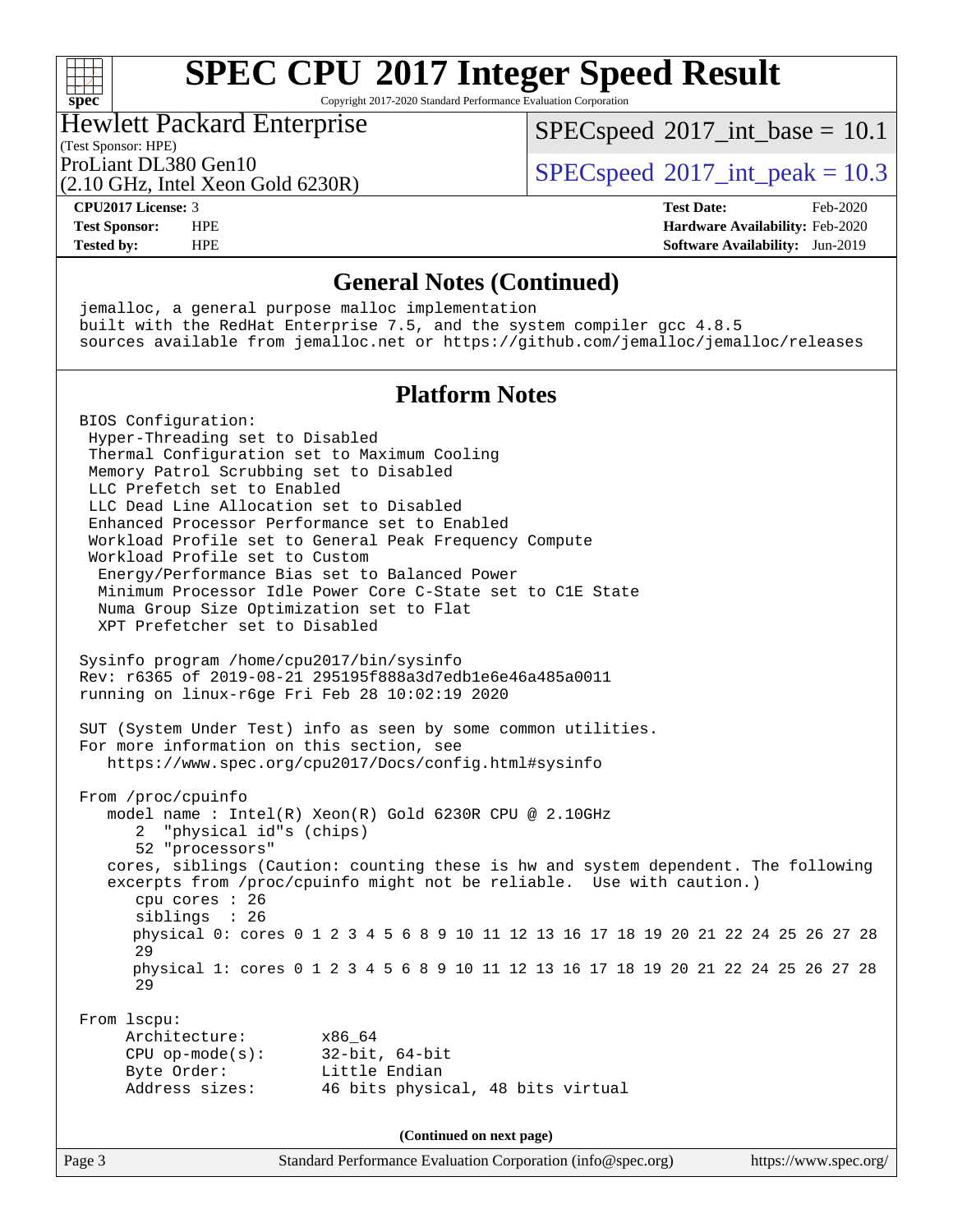## $+\,$ H **[spec](http://www.spec.org/)**

# **[SPEC CPU](http://www.spec.org/auto/cpu2017/Docs/result-fields.html#SPECCPU2017IntegerSpeedResult)[2017 Integer Speed Result](http://www.spec.org/auto/cpu2017/Docs/result-fields.html#SPECCPU2017IntegerSpeedResult)**

Copyright 2017-2020 Standard Performance Evaluation Corporation

## Hewlett Packard Enterprise

(2.10 GHz, Intel Xeon Gold 6230R)

 $SPECspeed^{\circ}2017\_int\_base = 10.1$  $SPECspeed^{\circ}2017\_int\_base = 10.1$ 

(Test Sponsor: HPE)

ProLiant DL380 Gen10  $SPECspeed@2017$  $SPECspeed@2017$ \_int\_peak = 10.3

**[CPU2017 License:](http://www.spec.org/auto/cpu2017/Docs/result-fields.html#CPU2017License)** 3 **[Test Date:](http://www.spec.org/auto/cpu2017/Docs/result-fields.html#TestDate)** Feb-2020 **[Test Sponsor:](http://www.spec.org/auto/cpu2017/Docs/result-fields.html#TestSponsor)** HPE **[Hardware Availability:](http://www.spec.org/auto/cpu2017/Docs/result-fields.html#HardwareAvailability)** Feb-2020 **[Tested by:](http://www.spec.org/auto/cpu2017/Docs/result-fields.html#Testedby)** HPE **[Software Availability:](http://www.spec.org/auto/cpu2017/Docs/result-fields.html#SoftwareAvailability)** Jun-2019

### **[Platform Notes \(Continued\)](http://www.spec.org/auto/cpu2017/Docs/result-fields.html#PlatformNotes)**

 $CPU(s):$  52 On-line CPU(s) list: 0-51 Thread(s) per core: 1 Core(s) per socket: 26 Socket(s): 2 NUMA node(s): 2 Vendor ID: GenuineIntel CPU family: 6 Model: 85 Model name: Intel(R) Xeon(R) Gold 6230R CPU @ 2.10GHz Stepping: 7 CPU MHz: 2100.000 BogoMIPS: 4200.00 Virtualization: VT-x L1d cache: 32K L1i cache: 32K L2 cache: 1024K L3 cache: 36608K NUMA node0 CPU(s): 0-25<br>NUMA node1 CPU(s): 26-51 NUMA nodel CPU(s): Flags: fpu vme de pse tsc msr pae mce cx8 apic sep mtrr pge mca cmov pat pse36 clflush dts acpi mmx fxsr sse sse2 ss ht tm pbe syscall nx pdpe1gb rdtscp lm constant\_tsc art arch\_perfmon pebs bts rep\_good nopl xtopology nonstop\_tsc cpuid aperfmperf pni pclmulqdq dtes64 monitor ds\_cpl vmx smx est tm2 ssse3 sdbg fma cx16 xtpr pdcm pcid dca sse4\_1 sse4\_2 x2apic movbe popcnt tsc\_deadline\_timer aes xsave avx f16c rdrand lahf\_lm abm 3dnowprefetch cpuid\_fault epb cat\_l3 cdp\_l3 invpcid\_single intel\_ppin ssbd mba ibrs ibpb stibp ibrs\_enhanced tpr\_shadow vnmi flexpriority ept vpid fsgsbase tsc\_adjust bmi1 hle avx2 smep bmi2 erms invpcid rtm cqm mpx rdt\_a avx512f avx512dq rdseed adx smap clflushopt clwb intel\_pt avx512cd avx512bw avx512vl xsaveopt xsavec xgetbv1 xsaves cqm\_llc cqm\_occup\_llc cqm\_mbm\_total cqm\_mbm\_local dtherm ida arat pln pts pku ospke avx512\_vnni md\_clear flush\_l1d arch\_capabilities /proc/cpuinfo cache data cache size : 36608 KB From numactl --hardware WARNING: a numactl 'node' might or might not correspond to a physical chip. available: 2 nodes (0-1) node 0 cpus: 0 1 2 3 4 5 6 7 8 9 10 11 12 13 14 15 16 17 18 19 20 21 22 23 24 25 node 0 size: 193125 MB node 0 free: 190793 MB node 1 cpus: 26 27 28 29 30 31 32 33 34 35 36 37 38 39 40 41 42 43 44 45 46 47 48 49 50 51 node 1 size: 193500 MB node 1 free: 193012 MB

**(Continued on next page)**

node distances: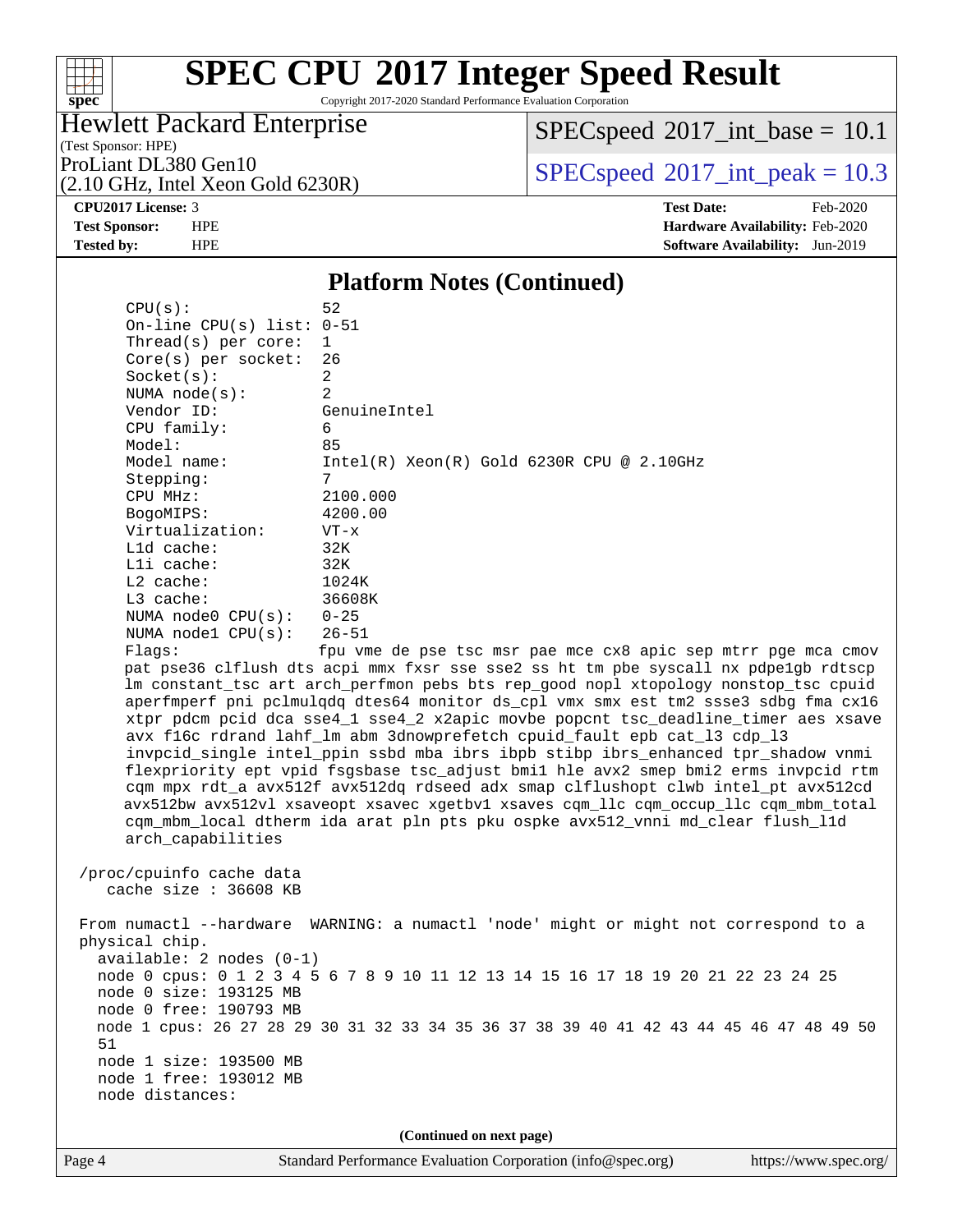### **[SPEC CPU](http://www.spec.org/auto/cpu2017/Docs/result-fields.html#SPECCPU2017IntegerSpeedResult)[2017 Integer Speed Result](http://www.spec.org/auto/cpu2017/Docs/result-fields.html#SPECCPU2017IntegerSpeedResult)** Copyright 2017-2020 Standard Performance Evaluation Corporation

## Hewlett Packard Enterprise

(2.10 GHz, Intel Xeon Gold 6230R)

 $SPECspeed^{\circ}2017\_int\_base = 10.1$  $SPECspeed^{\circ}2017\_int\_base = 10.1$ 

(Test Sponsor: HPE)

ProLiant DL380 Gen10  $SPECspeed@2017$  $SPECspeed@2017$ \_int\_peak = 10.3

**[spec](http://www.spec.org/)**

 $+\ +$ 

**[CPU2017 License:](http://www.spec.org/auto/cpu2017/Docs/result-fields.html#CPU2017License)** 3 **[Test Date:](http://www.spec.org/auto/cpu2017/Docs/result-fields.html#TestDate)** Feb-2020 **[Test Sponsor:](http://www.spec.org/auto/cpu2017/Docs/result-fields.html#TestSponsor)** HPE **[Hardware Availability:](http://www.spec.org/auto/cpu2017/Docs/result-fields.html#HardwareAvailability)** Feb-2020 **[Tested by:](http://www.spec.org/auto/cpu2017/Docs/result-fields.html#Testedby)** HPE **[Software Availability:](http://www.spec.org/auto/cpu2017/Docs/result-fields.html#SoftwareAvailability)** Jun-2019

### **[Platform Notes \(Continued\)](http://www.spec.org/auto/cpu2017/Docs/result-fields.html#PlatformNotes)** node 0 1 0: 10 21 1: 21 10 From /proc/meminfo MemTotal: 395904960 kB HugePages\_Total: 0<br>Hugepagesize: 2048 kB Hugepagesize: From /etc/\*release\* /etc/\*version\* os-release: NAME="SLES" VERSION="15-SP1" VERSION\_ID="15.1" PRETTY\_NAME="SUSE Linux Enterprise Server 15 SP1" ID="sles" ID\_LIKE="suse" ANSI\_COLOR="0;32" CPE\_NAME="cpe:/o:suse:sles:15:sp1" uname -a: Linux linux-r6ge 4.12.14-195-default #1 SMP Tue May 7 10:55:11 UTC 2019 (8fba516) x86\_64 x86\_64 x86\_64 GNU/Linux Kernel self-reported vulnerability status: CVE-2018-3620 (L1 Terminal Fault): Not affected Microarchitectural Data Sampling: Not affected CVE-2017-5754 (Meltdown): Not affected CVE-2018-3639 (Speculative Store Bypass): Mitigation: Speculative Store Bypass disabled via prctl and seccomp CVE-2017-5753 (Spectre variant 1): Mitigation: \_\_user pointer sanitization CVE-2017-5715 (Spectre variant 2): Mitigation: Enhanced IBRS, IBPB: conditional, RSB filling run-level 3 Feb 28 10:00 SPEC is set to: /home/cpu2017 Filesystem Type Size Used Avail Use% Mounted on /dev/sda2 btrfs 371G 140G 231G 38% /home From /sys/devices/virtual/dmi/id BIOS: HPE U30 11/13/2019 Vendor: HPE Product: ProLiant DL380 Gen10 Product Family: ProLiant Serial: 2M294204YX **(Continued on next page)**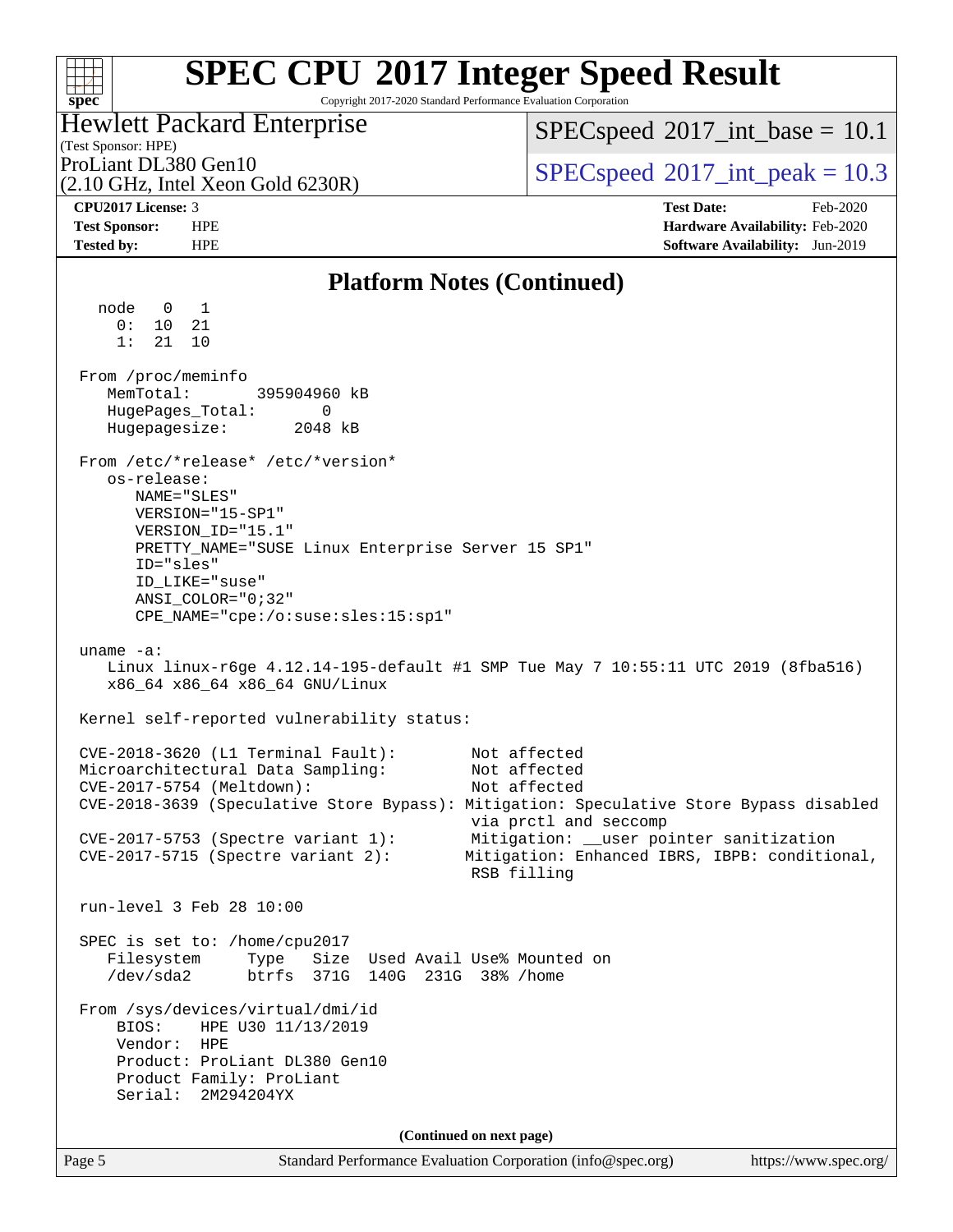Copyright 2017-2020 Standard Performance Evaluation Corporation

## Hewlett Packard Enterprise

(2.10 GHz, Intel Xeon Gold 6230R)

 $SPECspeed^{\circledast}2017\_int\_base = 10.1$  $SPECspeed^{\circledast}2017\_int\_base = 10.1$ 

(Test Sponsor: HPE)

ProLiant DL380 Gen10  $SPECspeed@2017$  $SPECspeed@2017$ \_int\_peak = 10.3

**[spec](http://www.spec.org/)**

 $\pm\,\mu$ 

**[CPU2017 License:](http://www.spec.org/auto/cpu2017/Docs/result-fields.html#CPU2017License)** 3 **[Test Date:](http://www.spec.org/auto/cpu2017/Docs/result-fields.html#TestDate)** Feb-2020 **[Test Sponsor:](http://www.spec.org/auto/cpu2017/Docs/result-fields.html#TestSponsor)** HPE **[Hardware Availability:](http://www.spec.org/auto/cpu2017/Docs/result-fields.html#HardwareAvailability)** Feb-2020 **[Tested by:](http://www.spec.org/auto/cpu2017/Docs/result-fields.html#Testedby)** HPE **[Software Availability:](http://www.spec.org/auto/cpu2017/Docs/result-fields.html#SoftwareAvailability)** Jun-2019

### **[Platform Notes \(Continued\)](http://www.spec.org/auto/cpu2017/Docs/result-fields.html#PlatformNotes)**

 Additional information from dmidecode follows. WARNING: Use caution when you interpret this section. The 'dmidecode' program reads system data which is "intended to allow hardware to be accurately determined", but the intent may not be met, as there are frequent changes to hardware, firmware, and the "DMTF SMBIOS" standard. Memory:

24x UNKNOWN NOT AVAILABLE 16 GB 2 rank 2933

(End of data from sysinfo program)

### **[Compiler Version Notes](http://www.spec.org/auto/cpu2017/Docs/result-fields.html#CompilerVersionNotes)**

============================================================================== C | 600.perlbench\_s(base, peak) 602.gcc\_s(base, peak) 605.mcf\_s(base, | peak) 625.x264\_s(base, peak) 657.xz\_s(base, peak) ------------------------------------------------------------------------------ Intel(R) C Intel(R) 64 Compiler for applications running on Intel(R)  $64$ , Version 19.0.4.227 Build 20190416 Copyright (C) 1985-2019 Intel Corporation. All rights reserved. ------------------------------------------------------------------------------ ============================================================================== C++ | 620.omnetpp\_s(base, peak) 623.xalancbmk\_s(base, peak) | 631.deepsjeng\_s(base, peak) 641.leela\_s(base, peak) ------------------------------------------------------------------------------ Intel(R)  $C++$  Intel(R) 64 Compiler for applications running on Intel(R) 64, Version 19.0.4.227 Build 20190416 Copyright (C) 1985-2019 Intel Corporation. All rights reserved. ------------------------------------------------------------------------------ ============================================================================== Fortran | 648.exchange2\_s(base, peak) ------------------------------------------------------------------------------ Intel(R) Fortran Intel(R) 64 Compiler for applications running on Intel(R) 64, Version 19.0.4.227 Build 20190416

------------------------------------------------------------------------------

Copyright (C) 1985-2019 Intel Corporation. All rights reserved.

## **[Base Compiler Invocation](http://www.spec.org/auto/cpu2017/Docs/result-fields.html#BaseCompilerInvocation)**

[C benchmarks](http://www.spec.org/auto/cpu2017/Docs/result-fields.html#Cbenchmarks): [icc -m64 -std=c11](http://www.spec.org/cpu2017/results/res2020q1/cpu2017-20200302-21061.flags.html#user_CCbase_intel_icc_64bit_c11_33ee0cdaae7deeeab2a9725423ba97205ce30f63b9926c2519791662299b76a0318f32ddfffdc46587804de3178b4f9328c46fa7c2b0cd779d7a61945c91cd35)

[C++ benchmarks:](http://www.spec.org/auto/cpu2017/Docs/result-fields.html#CXXbenchmarks) [icpc -m64](http://www.spec.org/cpu2017/results/res2020q1/cpu2017-20200302-21061.flags.html#user_CXXbase_intel_icpc_64bit_4ecb2543ae3f1412ef961e0650ca070fec7b7afdcd6ed48761b84423119d1bf6bdf5cad15b44d48e7256388bc77273b966e5eb805aefd121eb22e9299b2ec9d9)

**(Continued on next page)**

Page 6 Standard Performance Evaluation Corporation [\(info@spec.org\)](mailto:info@spec.org) <https://www.spec.org/>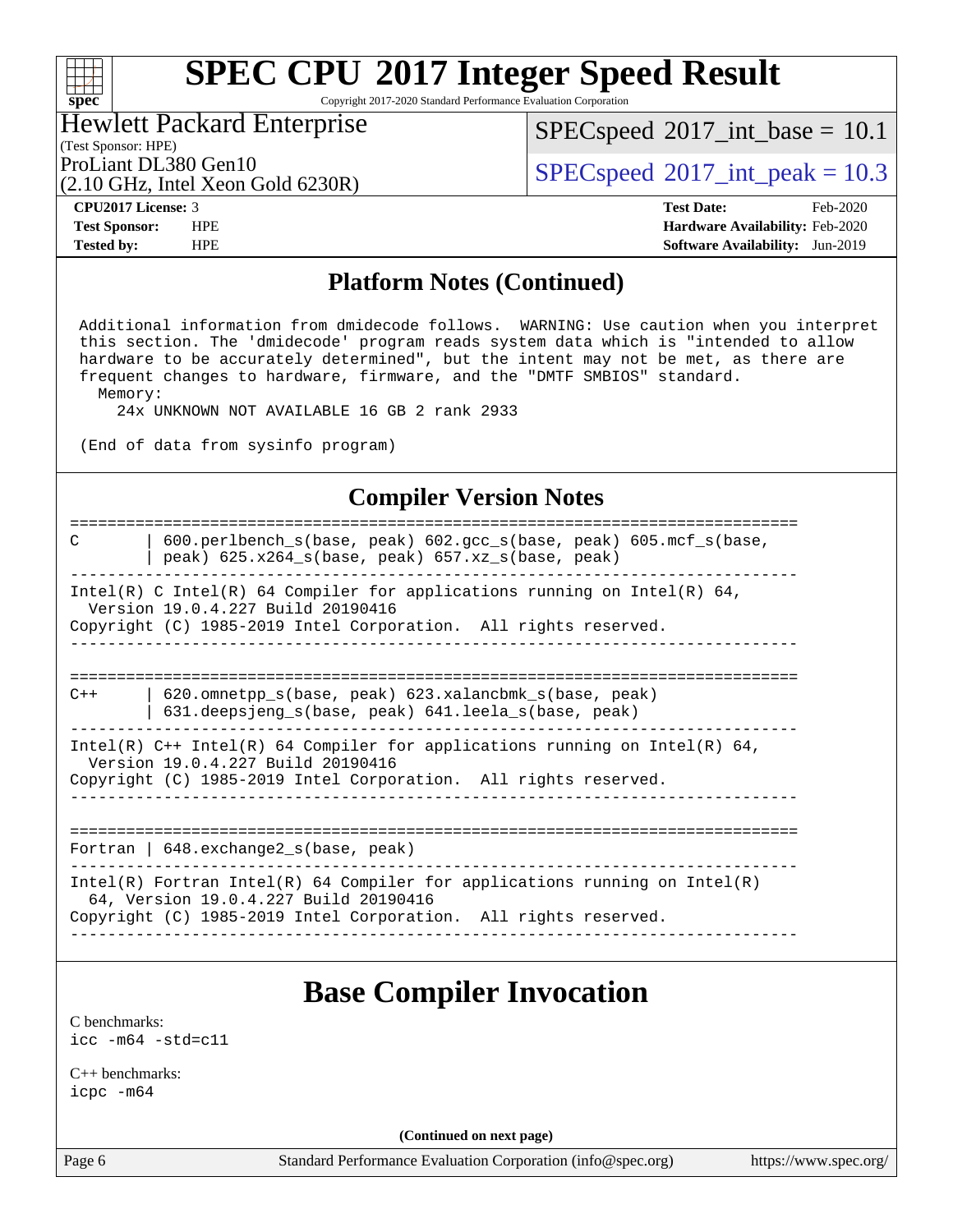## $\pm\pm\tau$ **[spec](http://www.spec.org/)**

# **[SPEC CPU](http://www.spec.org/auto/cpu2017/Docs/result-fields.html#SPECCPU2017IntegerSpeedResult)[2017 Integer Speed Result](http://www.spec.org/auto/cpu2017/Docs/result-fields.html#SPECCPU2017IntegerSpeedResult)**

Copyright 2017-2020 Standard Performance Evaluation Corporation

## Hewlett Packard Enterprise

(2.10 GHz, Intel Xeon Gold 6230R)

(Test Sponsor: HPE)

 $SPECspeed^{\circledcirc}2017\_int\_base = 10.1$  $SPECspeed^{\circledcirc}2017\_int\_base = 10.1$ 

ProLiant DL380 Gen10  $SPECspeed@2017$  $SPECspeed@2017$ \_int\_peak = 10.3

**[CPU2017 License:](http://www.spec.org/auto/cpu2017/Docs/result-fields.html#CPU2017License)** 3 **[Test Date:](http://www.spec.org/auto/cpu2017/Docs/result-fields.html#TestDate)** Feb-2020 **[Test Sponsor:](http://www.spec.org/auto/cpu2017/Docs/result-fields.html#TestSponsor)** HPE **[Hardware Availability:](http://www.spec.org/auto/cpu2017/Docs/result-fields.html#HardwareAvailability)** Feb-2020 **[Tested by:](http://www.spec.org/auto/cpu2017/Docs/result-fields.html#Testedby)** HPE **[Software Availability:](http://www.spec.org/auto/cpu2017/Docs/result-fields.html#SoftwareAvailability)** Jun-2019

## **[Base Compiler Invocation \(Continued\)](http://www.spec.org/auto/cpu2017/Docs/result-fields.html#BaseCompilerInvocation)**

[Fortran benchmarks](http://www.spec.org/auto/cpu2017/Docs/result-fields.html#Fortranbenchmarks): [ifort -m64](http://www.spec.org/cpu2017/results/res2020q1/cpu2017-20200302-21061.flags.html#user_FCbase_intel_ifort_64bit_24f2bb282fbaeffd6157abe4f878425411749daecae9a33200eee2bee2fe76f3b89351d69a8130dd5949958ce389cf37ff59a95e7a40d588e8d3a57e0c3fd751)

## **[Base Portability Flags](http://www.spec.org/auto/cpu2017/Docs/result-fields.html#BasePortabilityFlags)**

 600.perlbench\_s: [-DSPEC\\_LP64](http://www.spec.org/cpu2017/results/res2020q1/cpu2017-20200302-21061.flags.html#b600.perlbench_s_basePORTABILITY_DSPEC_LP64) [-DSPEC\\_LINUX\\_X64](http://www.spec.org/cpu2017/results/res2020q1/cpu2017-20200302-21061.flags.html#b600.perlbench_s_baseCPORTABILITY_DSPEC_LINUX_X64) 602.gcc\_s: [-DSPEC\\_LP64](http://www.spec.org/cpu2017/results/res2020q1/cpu2017-20200302-21061.flags.html#suite_basePORTABILITY602_gcc_s_DSPEC_LP64) 605.mcf\_s: [-DSPEC\\_LP64](http://www.spec.org/cpu2017/results/res2020q1/cpu2017-20200302-21061.flags.html#suite_basePORTABILITY605_mcf_s_DSPEC_LP64) 620.omnetpp\_s: [-DSPEC\\_LP64](http://www.spec.org/cpu2017/results/res2020q1/cpu2017-20200302-21061.flags.html#suite_basePORTABILITY620_omnetpp_s_DSPEC_LP64) 623.xalancbmk\_s: [-DSPEC\\_LP64](http://www.spec.org/cpu2017/results/res2020q1/cpu2017-20200302-21061.flags.html#suite_basePORTABILITY623_xalancbmk_s_DSPEC_LP64) [-DSPEC\\_LINUX](http://www.spec.org/cpu2017/results/res2020q1/cpu2017-20200302-21061.flags.html#b623.xalancbmk_s_baseCXXPORTABILITY_DSPEC_LINUX) 625.x264\_s: [-DSPEC\\_LP64](http://www.spec.org/cpu2017/results/res2020q1/cpu2017-20200302-21061.flags.html#suite_basePORTABILITY625_x264_s_DSPEC_LP64) 631.deepsjeng\_s: [-DSPEC\\_LP64](http://www.spec.org/cpu2017/results/res2020q1/cpu2017-20200302-21061.flags.html#suite_basePORTABILITY631_deepsjeng_s_DSPEC_LP64) 641.leela\_s: [-DSPEC\\_LP64](http://www.spec.org/cpu2017/results/res2020q1/cpu2017-20200302-21061.flags.html#suite_basePORTABILITY641_leela_s_DSPEC_LP64) 648.exchange2\_s: [-DSPEC\\_LP64](http://www.spec.org/cpu2017/results/res2020q1/cpu2017-20200302-21061.flags.html#suite_basePORTABILITY648_exchange2_s_DSPEC_LP64) 657.xz\_s: [-DSPEC\\_LP64](http://www.spec.org/cpu2017/results/res2020q1/cpu2017-20200302-21061.flags.html#suite_basePORTABILITY657_xz_s_DSPEC_LP64)

## **[Base Optimization Flags](http://www.spec.org/auto/cpu2017/Docs/result-fields.html#BaseOptimizationFlags)**

[C benchmarks](http://www.spec.org/auto/cpu2017/Docs/result-fields.html#Cbenchmarks):

[-Wl,-z,muldefs](http://www.spec.org/cpu2017/results/res2020q1/cpu2017-20200302-21061.flags.html#user_CCbase_link_force_multiple1_b4cbdb97b34bdee9ceefcfe54f4c8ea74255f0b02a4b23e853cdb0e18eb4525ac79b5a88067c842dd0ee6996c24547a27a4b99331201badda8798ef8a743f577) [-xCORE-AVX512](http://www.spec.org/cpu2017/results/res2020q1/cpu2017-20200302-21061.flags.html#user_CCbase_f-xCORE-AVX512) [-ipo](http://www.spec.org/cpu2017/results/res2020q1/cpu2017-20200302-21061.flags.html#user_CCbase_f-ipo) [-O3](http://www.spec.org/cpu2017/results/res2020q1/cpu2017-20200302-21061.flags.html#user_CCbase_f-O3) [-no-prec-div](http://www.spec.org/cpu2017/results/res2020q1/cpu2017-20200302-21061.flags.html#user_CCbase_f-no-prec-div) [-qopt-mem-layout-trans=4](http://www.spec.org/cpu2017/results/res2020q1/cpu2017-20200302-21061.flags.html#user_CCbase_f-qopt-mem-layout-trans_fa39e755916c150a61361b7846f310bcdf6f04e385ef281cadf3647acec3f0ae266d1a1d22d972a7087a248fd4e6ca390a3634700869573d231a252c784941a8) [-qopenmp](http://www.spec.org/cpu2017/results/res2020q1/cpu2017-20200302-21061.flags.html#user_CCbase_qopenmp_16be0c44f24f464004c6784a7acb94aca937f053568ce72f94b139a11c7c168634a55f6653758ddd83bcf7b8463e8028bb0b48b77bcddc6b78d5d95bb1df2967) [-DSPEC\\_OPENMP](http://www.spec.org/cpu2017/results/res2020q1/cpu2017-20200302-21061.flags.html#suite_CCbase_DSPEC_OPENMP) [-L/usr/local/je5.0.1-64/lib](http://www.spec.org/cpu2017/results/res2020q1/cpu2017-20200302-21061.flags.html#user_CCbase_jemalloc_link_path64_4b10a636b7bce113509b17f3bd0d6226c5fb2346b9178c2d0232c14f04ab830f976640479e5c33dc2bcbbdad86ecfb6634cbbd4418746f06f368b512fced5394) [-ljemalloc](http://www.spec.org/cpu2017/results/res2020q1/cpu2017-20200302-21061.flags.html#user_CCbase_jemalloc_link_lib_d1249b907c500fa1c0672f44f562e3d0f79738ae9e3c4a9c376d49f265a04b9c99b167ecedbf6711b3085be911c67ff61f150a17b3472be731631ba4d0471706)

[C++ benchmarks:](http://www.spec.org/auto/cpu2017/Docs/result-fields.html#CXXbenchmarks) [-Wl,-z,muldefs](http://www.spec.org/cpu2017/results/res2020q1/cpu2017-20200302-21061.flags.html#user_CXXbase_link_force_multiple1_b4cbdb97b34bdee9ceefcfe54f4c8ea74255f0b02a4b23e853cdb0e18eb4525ac79b5a88067c842dd0ee6996c24547a27a4b99331201badda8798ef8a743f577) [-xCORE-AVX512](http://www.spec.org/cpu2017/results/res2020q1/cpu2017-20200302-21061.flags.html#user_CXXbase_f-xCORE-AVX512) [-ipo](http://www.spec.org/cpu2017/results/res2020q1/cpu2017-20200302-21061.flags.html#user_CXXbase_f-ipo) [-O3](http://www.spec.org/cpu2017/results/res2020q1/cpu2017-20200302-21061.flags.html#user_CXXbase_f-O3) [-no-prec-div](http://www.spec.org/cpu2017/results/res2020q1/cpu2017-20200302-21061.flags.html#user_CXXbase_f-no-prec-div) [-qopt-mem-layout-trans=4](http://www.spec.org/cpu2017/results/res2020q1/cpu2017-20200302-21061.flags.html#user_CXXbase_f-qopt-mem-layout-trans_fa39e755916c150a61361b7846f310bcdf6f04e385ef281cadf3647acec3f0ae266d1a1d22d972a7087a248fd4e6ca390a3634700869573d231a252c784941a8) [-L/usr/local/IntelCompiler19/compilers\\_and\\_libraries\\_2019.4.227/linux/compiler/lib/intel64](http://www.spec.org/cpu2017/results/res2020q1/cpu2017-20200302-21061.flags.html#user_CXXbase_qkmalloc_link_0ffe0cb02c68ef1b443a077c7888c10c67ca0d1dd7138472156f06a085bbad385f78d49618ad55dca9db3b1608e84afc2f69b4003b1d1ca498a9fc1462ccefda) [-lqkmalloc](http://www.spec.org/cpu2017/results/res2020q1/cpu2017-20200302-21061.flags.html#user_CXXbase_qkmalloc_link_lib_79a818439969f771c6bc311cfd333c00fc099dad35c030f5aab9dda831713d2015205805422f83de8875488a2991c0a156aaa600e1f9138f8fc37004abc96dc5)

[Fortran benchmarks:](http://www.spec.org/auto/cpu2017/Docs/result-fields.html#Fortranbenchmarks) [-xCORE-AVX512](http://www.spec.org/cpu2017/results/res2020q1/cpu2017-20200302-21061.flags.html#user_FCbase_f-xCORE-AVX512) [-ipo](http://www.spec.org/cpu2017/results/res2020q1/cpu2017-20200302-21061.flags.html#user_FCbase_f-ipo) [-O3](http://www.spec.org/cpu2017/results/res2020q1/cpu2017-20200302-21061.flags.html#user_FCbase_f-O3) [-no-prec-div](http://www.spec.org/cpu2017/results/res2020q1/cpu2017-20200302-21061.flags.html#user_FCbase_f-no-prec-div) [-qopt-mem-layout-trans=4](http://www.spec.org/cpu2017/results/res2020q1/cpu2017-20200302-21061.flags.html#user_FCbase_f-qopt-mem-layout-trans_fa39e755916c150a61361b7846f310bcdf6f04e385ef281cadf3647acec3f0ae266d1a1d22d972a7087a248fd4e6ca390a3634700869573d231a252c784941a8) [-nostandard-realloc-lhs](http://www.spec.org/cpu2017/results/res2020q1/cpu2017-20200302-21061.flags.html#user_FCbase_f_2003_std_realloc_82b4557e90729c0f113870c07e44d33d6f5a304b4f63d4c15d2d0f1fab99f5daaed73bdb9275d9ae411527f28b936061aa8b9c8f2d63842963b95c9dd6426b8a)

## **[Peak Compiler Invocation](http://www.spec.org/auto/cpu2017/Docs/result-fields.html#PeakCompilerInvocation)**

[C benchmarks](http://www.spec.org/auto/cpu2017/Docs/result-fields.html#Cbenchmarks): [icc -m64 -std=c11](http://www.spec.org/cpu2017/results/res2020q1/cpu2017-20200302-21061.flags.html#user_CCpeak_intel_icc_64bit_c11_33ee0cdaae7deeeab2a9725423ba97205ce30f63b9926c2519791662299b76a0318f32ddfffdc46587804de3178b4f9328c46fa7c2b0cd779d7a61945c91cd35)

**(Continued on next page)**

Page 7 Standard Performance Evaluation Corporation [\(info@spec.org\)](mailto:info@spec.org) <https://www.spec.org/>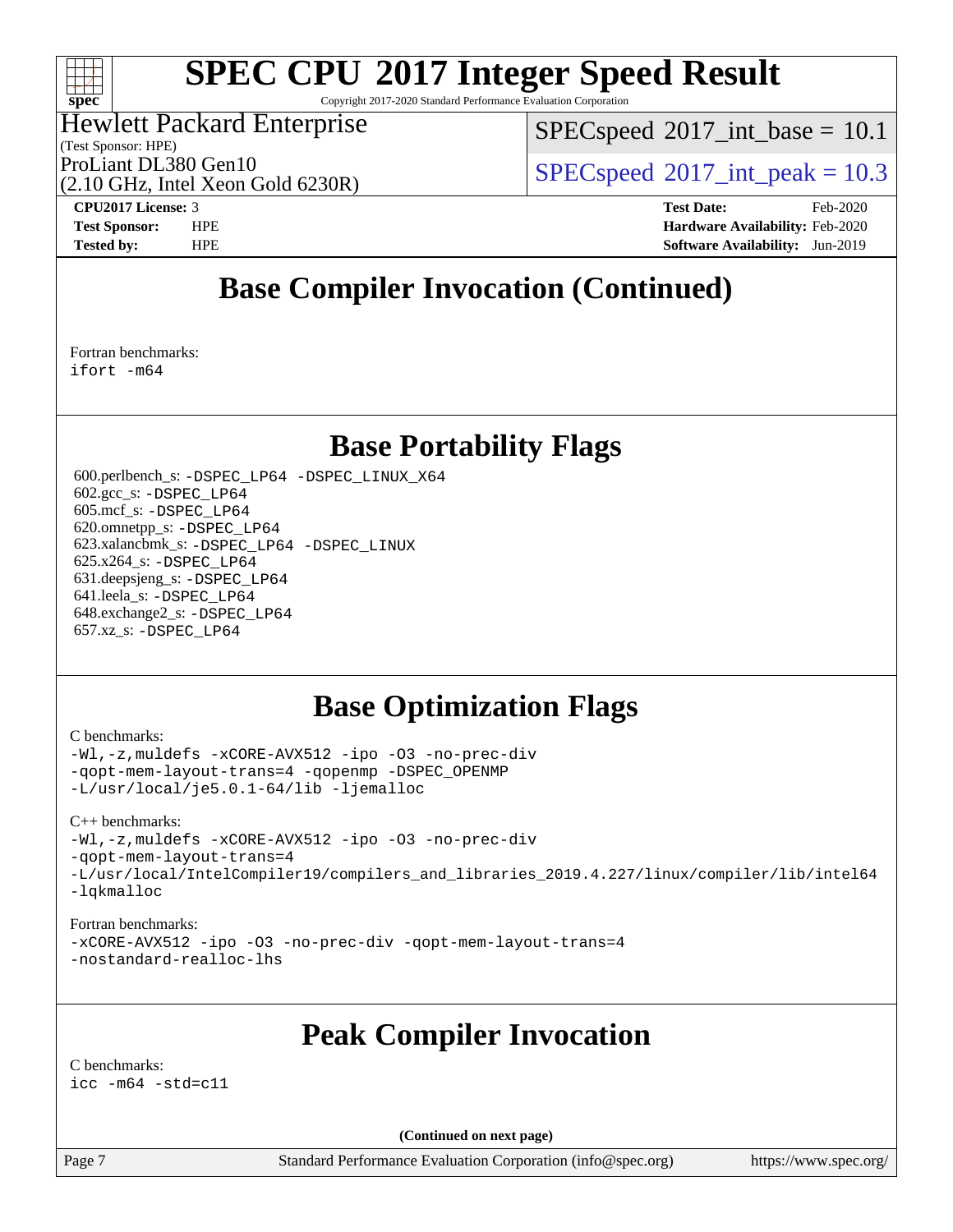

Copyright 2017-2020 Standard Performance Evaluation Corporation

## Hewlett Packard Enterprise

(Test Sponsor: HPE)

 $SPECspeed^{\circ}2017\_int\_base = 10.1$  $SPECspeed^{\circ}2017\_int\_base = 10.1$ 

(2.10 GHz, Intel Xeon Gold 6230R)

ProLiant DL380 Gen10  $SPECspeed@2017$  $SPECspeed@2017$ \_int\_peak = 10.3

**[CPU2017 License:](http://www.spec.org/auto/cpu2017/Docs/result-fields.html#CPU2017License)** 3 **[Test Date:](http://www.spec.org/auto/cpu2017/Docs/result-fields.html#TestDate)** Feb-2020 **[Test Sponsor:](http://www.spec.org/auto/cpu2017/Docs/result-fields.html#TestSponsor)** HPE **[Hardware Availability:](http://www.spec.org/auto/cpu2017/Docs/result-fields.html#HardwareAvailability)** Feb-2020 **[Tested by:](http://www.spec.org/auto/cpu2017/Docs/result-fields.html#Testedby)** HPE **[Software Availability:](http://www.spec.org/auto/cpu2017/Docs/result-fields.html#SoftwareAvailability)** Jun-2019

## **[Peak Compiler Invocation \(Continued\)](http://www.spec.org/auto/cpu2017/Docs/result-fields.html#PeakCompilerInvocation)**

[C++ benchmarks:](http://www.spec.org/auto/cpu2017/Docs/result-fields.html#CXXbenchmarks) [icpc -m64](http://www.spec.org/cpu2017/results/res2020q1/cpu2017-20200302-21061.flags.html#user_CXXpeak_intel_icpc_64bit_4ecb2543ae3f1412ef961e0650ca070fec7b7afdcd6ed48761b84423119d1bf6bdf5cad15b44d48e7256388bc77273b966e5eb805aefd121eb22e9299b2ec9d9)

[Fortran benchmarks](http://www.spec.org/auto/cpu2017/Docs/result-fields.html#Fortranbenchmarks): [ifort -m64](http://www.spec.org/cpu2017/results/res2020q1/cpu2017-20200302-21061.flags.html#user_FCpeak_intel_ifort_64bit_24f2bb282fbaeffd6157abe4f878425411749daecae9a33200eee2bee2fe76f3b89351d69a8130dd5949958ce389cf37ff59a95e7a40d588e8d3a57e0c3fd751)

## **[Peak Portability Flags](http://www.spec.org/auto/cpu2017/Docs/result-fields.html#PeakPortabilityFlags)**

Same as Base Portability Flags

## **[Peak Optimization Flags](http://www.spec.org/auto/cpu2017/Docs/result-fields.html#PeakOptimizationFlags)**

[C benchmarks](http://www.spec.org/auto/cpu2017/Docs/result-fields.html#Cbenchmarks):

600.perlbench\_s:  $-W1$ ,  $-z$ , muldefs  $-prof-qen(pass 1)$  [-prof-use](http://www.spec.org/cpu2017/results/res2020q1/cpu2017-20200302-21061.flags.html#user_peakPASS2_CFLAGSPASS2_LDFLAGS600_perlbench_s_prof_use_1a21ceae95f36a2b53c25747139a6c16ca95bd9def2a207b4f0849963b97e94f5260e30a0c64f4bb623698870e679ca08317ef8150905d41bd88c6f78df73f19)(pass 2) -02 [-xCORE-AVX512](http://www.spec.org/cpu2017/results/res2020q1/cpu2017-20200302-21061.flags.html#user_peakPASS2_COPTIMIZE600_perlbench_s_f-xCORE-AVX512) [-qopt-mem-layout-trans=4](http://www.spec.org/cpu2017/results/res2020q1/cpu2017-20200302-21061.flags.html#user_peakPASS1_COPTIMIZEPASS2_COPTIMIZE600_perlbench_s_f-qopt-mem-layout-trans_fa39e755916c150a61361b7846f310bcdf6f04e385ef281cadf3647acec3f0ae266d1a1d22d972a7087a248fd4e6ca390a3634700869573d231a252c784941a8) [-ipo](http://www.spec.org/cpu2017/results/res2020q1/cpu2017-20200302-21061.flags.html#user_peakPASS2_COPTIMIZE600_perlbench_s_f-ipo) [-O3](http://www.spec.org/cpu2017/results/res2020q1/cpu2017-20200302-21061.flags.html#user_peakPASS2_COPTIMIZE600_perlbench_s_f-O3) [-no-prec-div](http://www.spec.org/cpu2017/results/res2020q1/cpu2017-20200302-21061.flags.html#user_peakPASS2_COPTIMIZE600_perlbench_s_f-no-prec-div) [-DSPEC\\_SUPPRESS\\_OPENMP](http://www.spec.org/cpu2017/results/res2020q1/cpu2017-20200302-21061.flags.html#suite_peakPASS1_COPTIMIZE600_perlbench_s_DSPEC_SUPPRESS_OPENMP) [-qopenmp](http://www.spec.org/cpu2017/results/res2020q1/cpu2017-20200302-21061.flags.html#user_peakPASS2_COPTIMIZE600_perlbench_s_qopenmp_16be0c44f24f464004c6784a7acb94aca937f053568ce72f94b139a11c7c168634a55f6653758ddd83bcf7b8463e8028bb0b48b77bcddc6b78d5d95bb1df2967) [-DSPEC\\_OPENMP](http://www.spec.org/cpu2017/results/res2020q1/cpu2017-20200302-21061.flags.html#suite_peakPASS2_COPTIMIZE600_perlbench_s_DSPEC_OPENMP) [-fno-strict-overflow](http://www.spec.org/cpu2017/results/res2020q1/cpu2017-20200302-21061.flags.html#user_peakEXTRA_OPTIMIZE600_perlbench_s_f-fno-strict-overflow) [-L/usr/local/je5.0.1-64/lib](http://www.spec.org/cpu2017/results/res2020q1/cpu2017-20200302-21061.flags.html#user_peakEXTRA_LIBS600_perlbench_s_jemalloc_link_path64_4b10a636b7bce113509b17f3bd0d6226c5fb2346b9178c2d0232c14f04ab830f976640479e5c33dc2bcbbdad86ecfb6634cbbd4418746f06f368b512fced5394) [-ljemalloc](http://www.spec.org/cpu2017/results/res2020q1/cpu2017-20200302-21061.flags.html#user_peakEXTRA_LIBS600_perlbench_s_jemalloc_link_lib_d1249b907c500fa1c0672f44f562e3d0f79738ae9e3c4a9c376d49f265a04b9c99b167ecedbf6711b3085be911c67ff61f150a17b3472be731631ba4d0471706)

 $602.\text{sec}\text{s}: -W1, -z$ , muldefs  $-\text{prof}-\text{gen}(pass 1) -\text{prof}-\text{use}(pass 2) -02$ [-xCORE-AVX512](http://www.spec.org/cpu2017/results/res2020q1/cpu2017-20200302-21061.flags.html#user_peakPASS2_COPTIMIZE602_gcc_s_f-xCORE-AVX512) [-qopt-mem-layout-trans=4](http://www.spec.org/cpu2017/results/res2020q1/cpu2017-20200302-21061.flags.html#user_peakPASS1_COPTIMIZEPASS2_COPTIMIZE602_gcc_s_f-qopt-mem-layout-trans_fa39e755916c150a61361b7846f310bcdf6f04e385ef281cadf3647acec3f0ae266d1a1d22d972a7087a248fd4e6ca390a3634700869573d231a252c784941a8) [-ipo](http://www.spec.org/cpu2017/results/res2020q1/cpu2017-20200302-21061.flags.html#user_peakPASS2_COPTIMIZE602_gcc_s_f-ipo) [-O3](http://www.spec.org/cpu2017/results/res2020q1/cpu2017-20200302-21061.flags.html#user_peakPASS2_COPTIMIZE602_gcc_s_f-O3) [-no-prec-div](http://www.spec.org/cpu2017/results/res2020q1/cpu2017-20200302-21061.flags.html#user_peakPASS2_COPTIMIZE602_gcc_s_f-no-prec-div) [-DSPEC\\_SUPPRESS\\_OPENMP](http://www.spec.org/cpu2017/results/res2020q1/cpu2017-20200302-21061.flags.html#suite_peakPASS1_COPTIMIZE602_gcc_s_DSPEC_SUPPRESS_OPENMP) [-L/usr/local/je5.0.1-64/lib](http://www.spec.org/cpu2017/results/res2020q1/cpu2017-20200302-21061.flags.html#user_peakEXTRA_LIBS602_gcc_s_jemalloc_link_path64_4b10a636b7bce113509b17f3bd0d6226c5fb2346b9178c2d0232c14f04ab830f976640479e5c33dc2bcbbdad86ecfb6634cbbd4418746f06f368b512fced5394) [-ljemalloc](http://www.spec.org/cpu2017/results/res2020q1/cpu2017-20200302-21061.flags.html#user_peakEXTRA_LIBS602_gcc_s_jemalloc_link_lib_d1249b907c500fa1c0672f44f562e3d0f79738ae9e3c4a9c376d49f265a04b9c99b167ecedbf6711b3085be911c67ff61f150a17b3472be731631ba4d0471706)

 605.mcf\_s: [-Wl,-z,muldefs](http://www.spec.org/cpu2017/results/res2020q1/cpu2017-20200302-21061.flags.html#user_peakEXTRA_LDFLAGS605_mcf_s_link_force_multiple1_b4cbdb97b34bdee9ceefcfe54f4c8ea74255f0b02a4b23e853cdb0e18eb4525ac79b5a88067c842dd0ee6996c24547a27a4b99331201badda8798ef8a743f577) [-prof-gen](http://www.spec.org/cpu2017/results/res2020q1/cpu2017-20200302-21061.flags.html#user_peakPASS1_CFLAGSPASS1_LDFLAGS605_mcf_s_prof_gen_5aa4926d6013ddb2a31985c654b3eb18169fc0c6952a63635c234f711e6e63dd76e94ad52365559451ec499a2cdb89e4dc58ba4c67ef54ca681ffbe1461d6b36)(pass 1) [-prof-use](http://www.spec.org/cpu2017/results/res2020q1/cpu2017-20200302-21061.flags.html#user_peakPASS2_CFLAGSPASS2_LDFLAGS605_mcf_s_prof_use_1a21ceae95f36a2b53c25747139a6c16ca95bd9def2a207b4f0849963b97e94f5260e30a0c64f4bb623698870e679ca08317ef8150905d41bd88c6f78df73f19)(pass 2) [-ipo](http://www.spec.org/cpu2017/results/res2020q1/cpu2017-20200302-21061.flags.html#user_peakPASS1_COPTIMIZEPASS2_COPTIMIZE605_mcf_s_f-ipo) [-xCORE-AVX512](http://www.spec.org/cpu2017/results/res2020q1/cpu2017-20200302-21061.flags.html#user_peakPASS2_COPTIMIZE605_mcf_s_f-xCORE-AVX512) [-O3](http://www.spec.org/cpu2017/results/res2020q1/cpu2017-20200302-21061.flags.html#user_peakPASS1_COPTIMIZEPASS2_COPTIMIZE605_mcf_s_f-O3) [-no-prec-div](http://www.spec.org/cpu2017/results/res2020q1/cpu2017-20200302-21061.flags.html#user_peakPASS1_COPTIMIZEPASS2_COPTIMIZE605_mcf_s_f-no-prec-div) [-qopt-mem-layout-trans=4](http://www.spec.org/cpu2017/results/res2020q1/cpu2017-20200302-21061.flags.html#user_peakPASS1_COPTIMIZEPASS2_COPTIMIZE605_mcf_s_f-qopt-mem-layout-trans_fa39e755916c150a61361b7846f310bcdf6f04e385ef281cadf3647acec3f0ae266d1a1d22d972a7087a248fd4e6ca390a3634700869573d231a252c784941a8) -DSPEC SUPPRESS OPENMP [-qopenmp](http://www.spec.org/cpu2017/results/res2020q1/cpu2017-20200302-21061.flags.html#user_peakPASS2_COPTIMIZE605_mcf_s_qopenmp_16be0c44f24f464004c6784a7acb94aca937f053568ce72f94b139a11c7c168634a55f6653758ddd83bcf7b8463e8028bb0b48b77bcddc6b78d5d95bb1df2967) -DSPEC OPENMP [-L/usr/local/je5.0.1-64/lib](http://www.spec.org/cpu2017/results/res2020q1/cpu2017-20200302-21061.flags.html#user_peakEXTRA_LIBS605_mcf_s_jemalloc_link_path64_4b10a636b7bce113509b17f3bd0d6226c5fb2346b9178c2d0232c14f04ab830f976640479e5c33dc2bcbbdad86ecfb6634cbbd4418746f06f368b512fced5394) [-ljemalloc](http://www.spec.org/cpu2017/results/res2020q1/cpu2017-20200302-21061.flags.html#user_peakEXTRA_LIBS605_mcf_s_jemalloc_link_lib_d1249b907c500fa1c0672f44f562e3d0f79738ae9e3c4a9c376d49f265a04b9c99b167ecedbf6711b3085be911c67ff61f150a17b3472be731631ba4d0471706)

 625.x264\_s: [-Wl,-z,muldefs](http://www.spec.org/cpu2017/results/res2020q1/cpu2017-20200302-21061.flags.html#user_peakEXTRA_LDFLAGS625_x264_s_link_force_multiple1_b4cbdb97b34bdee9ceefcfe54f4c8ea74255f0b02a4b23e853cdb0e18eb4525ac79b5a88067c842dd0ee6996c24547a27a4b99331201badda8798ef8a743f577) [-xCORE-AVX512](http://www.spec.org/cpu2017/results/res2020q1/cpu2017-20200302-21061.flags.html#user_peakCOPTIMIZE625_x264_s_f-xCORE-AVX512) [-ipo](http://www.spec.org/cpu2017/results/res2020q1/cpu2017-20200302-21061.flags.html#user_peakCOPTIMIZE625_x264_s_f-ipo) [-O3](http://www.spec.org/cpu2017/results/res2020q1/cpu2017-20200302-21061.flags.html#user_peakCOPTIMIZE625_x264_s_f-O3) [-no-prec-div](http://www.spec.org/cpu2017/results/res2020q1/cpu2017-20200302-21061.flags.html#user_peakCOPTIMIZE625_x264_s_f-no-prec-div) [-qopt-mem-layout-trans=4](http://www.spec.org/cpu2017/results/res2020q1/cpu2017-20200302-21061.flags.html#user_peakCOPTIMIZE625_x264_s_f-qopt-mem-layout-trans_fa39e755916c150a61361b7846f310bcdf6f04e385ef281cadf3647acec3f0ae266d1a1d22d972a7087a248fd4e6ca390a3634700869573d231a252c784941a8) [-qopenmp](http://www.spec.org/cpu2017/results/res2020q1/cpu2017-20200302-21061.flags.html#user_peakCOPTIMIZE625_x264_s_qopenmp_16be0c44f24f464004c6784a7acb94aca937f053568ce72f94b139a11c7c168634a55f6653758ddd83bcf7b8463e8028bb0b48b77bcddc6b78d5d95bb1df2967) [-DSPEC\\_OPENMP](http://www.spec.org/cpu2017/results/res2020q1/cpu2017-20200302-21061.flags.html#suite_peakCOPTIMIZE625_x264_s_DSPEC_OPENMP) [-L/usr/local/je5.0.1-64/lib](http://www.spec.org/cpu2017/results/res2020q1/cpu2017-20200302-21061.flags.html#user_peakEXTRA_LIBS625_x264_s_jemalloc_link_path64_4b10a636b7bce113509b17f3bd0d6226c5fb2346b9178c2d0232c14f04ab830f976640479e5c33dc2bcbbdad86ecfb6634cbbd4418746f06f368b512fced5394) [-ljemalloc](http://www.spec.org/cpu2017/results/res2020q1/cpu2017-20200302-21061.flags.html#user_peakEXTRA_LIBS625_x264_s_jemalloc_link_lib_d1249b907c500fa1c0672f44f562e3d0f79738ae9e3c4a9c376d49f265a04b9c99b167ecedbf6711b3085be911c67ff61f150a17b3472be731631ba4d0471706)

 657.xz\_s: [-Wl,-z,muldefs](http://www.spec.org/cpu2017/results/res2020q1/cpu2017-20200302-21061.flags.html#user_peakEXTRA_LDFLAGS657_xz_s_link_force_multiple1_b4cbdb97b34bdee9ceefcfe54f4c8ea74255f0b02a4b23e853cdb0e18eb4525ac79b5a88067c842dd0ee6996c24547a27a4b99331201badda8798ef8a743f577) [-prof-gen](http://www.spec.org/cpu2017/results/res2020q1/cpu2017-20200302-21061.flags.html#user_peakPASS1_CFLAGSPASS1_LDFLAGS657_xz_s_prof_gen_5aa4926d6013ddb2a31985c654b3eb18169fc0c6952a63635c234f711e6e63dd76e94ad52365559451ec499a2cdb89e4dc58ba4c67ef54ca681ffbe1461d6b36)(pass 1) [-prof-use](http://www.spec.org/cpu2017/results/res2020q1/cpu2017-20200302-21061.flags.html#user_peakPASS2_CFLAGSPASS2_LDFLAGS657_xz_s_prof_use_1a21ceae95f36a2b53c25747139a6c16ca95bd9def2a207b4f0849963b97e94f5260e30a0c64f4bb623698870e679ca08317ef8150905d41bd88c6f78df73f19)(pass 2) [-O2](http://www.spec.org/cpu2017/results/res2020q1/cpu2017-20200302-21061.flags.html#user_peakPASS1_COPTIMIZE657_xz_s_f-O2) [-xCORE-AVX512](http://www.spec.org/cpu2017/results/res2020q1/cpu2017-20200302-21061.flags.html#user_peakPASS2_COPTIMIZE657_xz_s_f-xCORE-AVX512) [-qopt-mem-layout-trans=4](http://www.spec.org/cpu2017/results/res2020q1/cpu2017-20200302-21061.flags.html#user_peakPASS1_COPTIMIZEPASS2_COPTIMIZE657_xz_s_f-qopt-mem-layout-trans_fa39e755916c150a61361b7846f310bcdf6f04e385ef281cadf3647acec3f0ae266d1a1d22d972a7087a248fd4e6ca390a3634700869573d231a252c784941a8) [-ipo](http://www.spec.org/cpu2017/results/res2020q1/cpu2017-20200302-21061.flags.html#user_peakPASS2_COPTIMIZE657_xz_s_f-ipo) [-O3](http://www.spec.org/cpu2017/results/res2020q1/cpu2017-20200302-21061.flags.html#user_peakPASS2_COPTIMIZE657_xz_s_f-O3) [-no-prec-div](http://www.spec.org/cpu2017/results/res2020q1/cpu2017-20200302-21061.flags.html#user_peakPASS2_COPTIMIZE657_xz_s_f-no-prec-div) [-DSPEC\\_SUPPRESS\\_OPENMP](http://www.spec.org/cpu2017/results/res2020q1/cpu2017-20200302-21061.flags.html#suite_peakPASS1_COPTIMIZE657_xz_s_DSPEC_SUPPRESS_OPENMP) [-qopenmp](http://www.spec.org/cpu2017/results/res2020q1/cpu2017-20200302-21061.flags.html#user_peakPASS2_COPTIMIZE657_xz_s_qopenmp_16be0c44f24f464004c6784a7acb94aca937f053568ce72f94b139a11c7c168634a55f6653758ddd83bcf7b8463e8028bb0b48b77bcddc6b78d5d95bb1df2967) [-DSPEC\\_OPENMP](http://www.spec.org/cpu2017/results/res2020q1/cpu2017-20200302-21061.flags.html#suite_peakPASS2_COPTIMIZE657_xz_s_DSPEC_OPENMP) [-L/usr/local/je5.0.1-64/lib](http://www.spec.org/cpu2017/results/res2020q1/cpu2017-20200302-21061.flags.html#user_peakEXTRA_LIBS657_xz_s_jemalloc_link_path64_4b10a636b7bce113509b17f3bd0d6226c5fb2346b9178c2d0232c14f04ab830f976640479e5c33dc2bcbbdad86ecfb6634cbbd4418746f06f368b512fced5394) [-ljemalloc](http://www.spec.org/cpu2017/results/res2020q1/cpu2017-20200302-21061.flags.html#user_peakEXTRA_LIBS657_xz_s_jemalloc_link_lib_d1249b907c500fa1c0672f44f562e3d0f79738ae9e3c4a9c376d49f265a04b9c99b167ecedbf6711b3085be911c67ff61f150a17b3472be731631ba4d0471706)

[C++ benchmarks:](http://www.spec.org/auto/cpu2017/Docs/result-fields.html#CXXbenchmarks)

**(Continued on next page)**